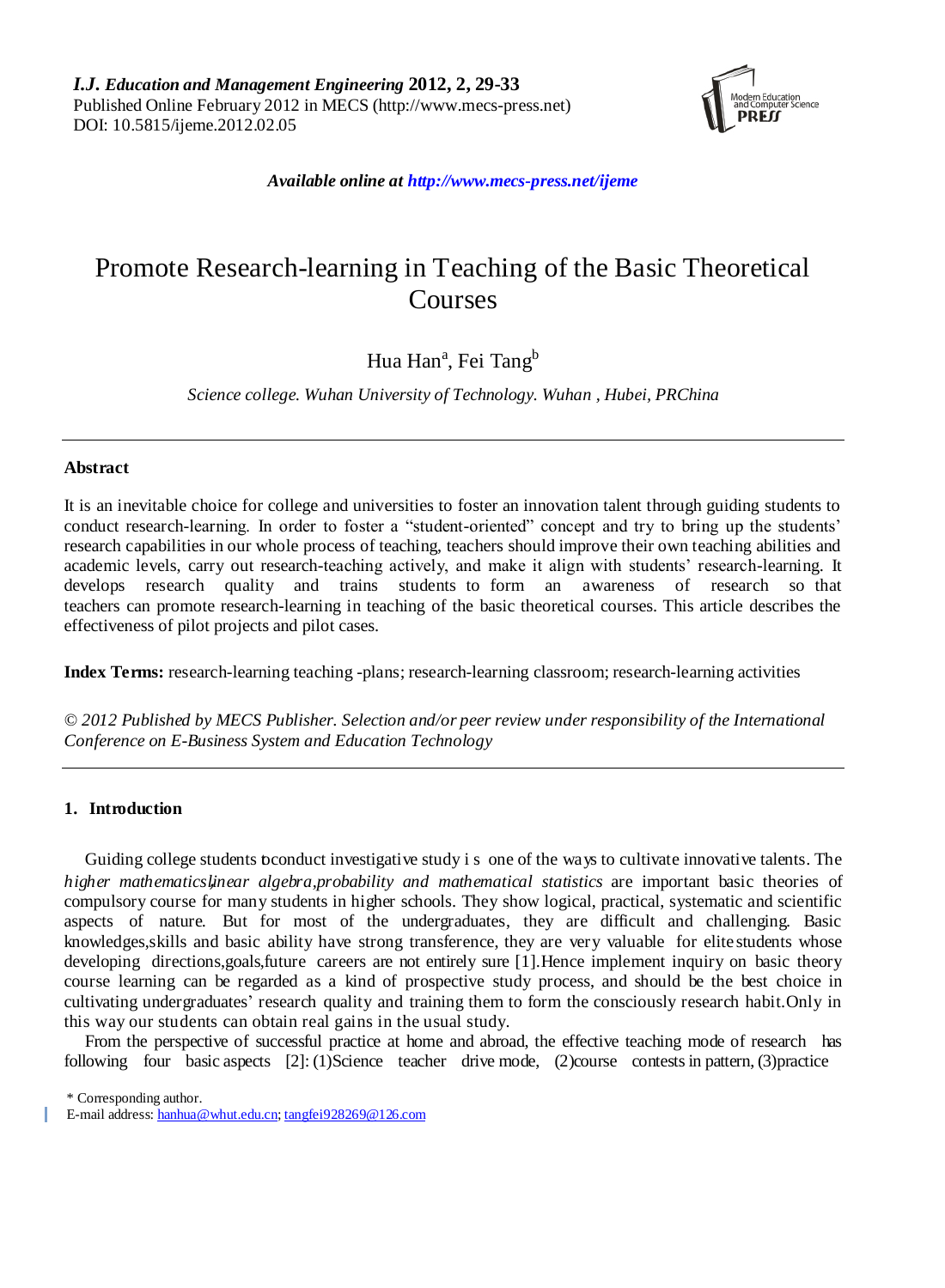investigation into patterns, (4)academic societies mode. Combining the teaching of fundamental characteristics, we can consider the research- based study on teaching promotion, guide students to carry on the investigative study exploration through the "subject", "paper" way.

# **2. Design "research-based learning" seriously before class**

In teaching activities, preparation is the first important step; teachers' preparing lessons carefully is the fundamental guarantee of teaching quality. The purpose of teaching is not only to import knowledge but also to cultivate the ability to explore education quality. The teachers' preparation should not only stay in the surface of teaching content, but keep a researcher mentality to teach and think deeply.

# *2.1 Select Teaching Contents Which Are Suitable for Inquiry Learning*

To grasp the outline of all knowledge within hours of preparations, teachers should combine traditional teaching with research-oriented learning. It [guarantees](app:ds:guarantee) the quality of teaching simultaneously can adapt to the cultivation of students' study ability request.

Not all the teaching contents are suitable for researching classroom teaching. How to choose the research-oriented teaching material is a thing worthy of considering. Generally, the courses close to the discipline and suit for students' thinking can stimulate students' interest in study and explore the enthusiasm, and they should be considered to carryon the investigative teaching.

#### *2.2 Design of Research-based Study Program*

Inquiry learning programs include how to lead and guide students to think, how to ask students to explore and how to get conclusion. Teachers can raise questions contacting actual situations, set suspense to guide students to think, and make students to explore issues through group discussion. Finally, teachers collect conclusions and give the correct ideas. Of course, some contents may leave students to discuss after class.

#### *2.3 Properly Optimization Textbooks and Integration Points*

Education is to cultivate students' ideas and thoughts, train the student to analyze questions and the ability to solve problems. Teachers should teach students the essence of mathematics, optimize mathematical concepts, express ways of language, and find more intuitive to accept and understand expressions [3]. Teachers should integrate knowledge properly, reflect the discipline of thoughts. These "thoughts" are often more meaningful to the promotion of students' comprehensive qualities than specific knowledge.

#### **3. Showadequately research-oriented learning mode in the class**

Inquiry learning is a teaching mode which adapts to innovation education and is the core of cultivating students' innovative ability. It is in urgent need to build new teacher-student relationship [4]. Good relationship between teachers and students will affect the students' moral and learning. Independent, cooperative and negotiatory should bethe coreof the relationship between research-based learning teachers and students [5].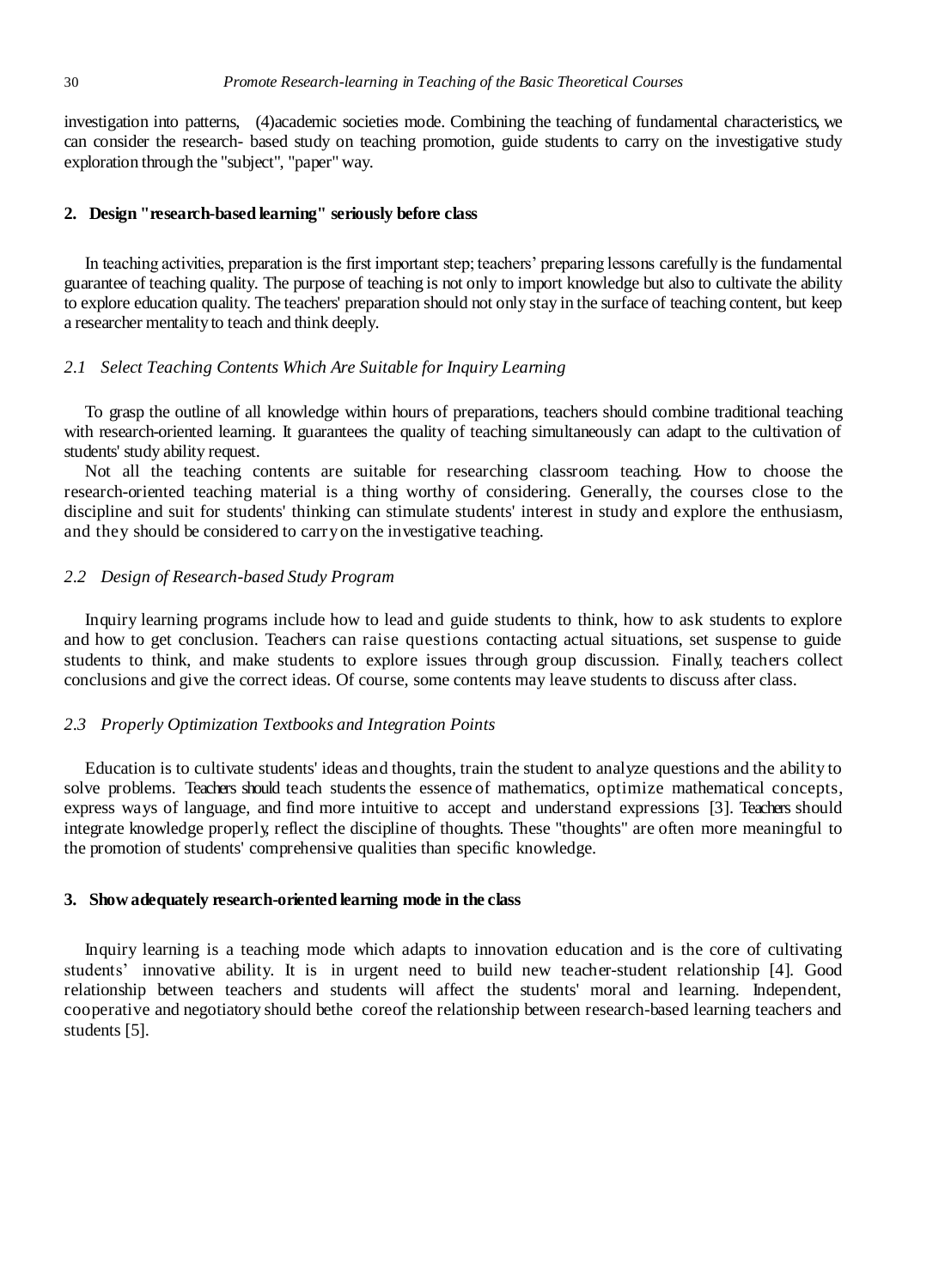#### *3.1 Teachers' Teaching Link*

In traditional education system, teaching and scientific research play some roles in grasping of knowledge and exerting innovation ability, but there exsists a fault in the process of research ability formation.Mathematics education is an education for all-round development, whose aim is not only to make students know many important mathematical conceptsmethods and conclusions, but also to learn the spirit of mathematics and some thinking methods. Inquiry learning is to create an environment, make the students experience the founding or creation process in mathematics, encourage and guide students to solve some theoretical and practical problem. In class, teacher must mobilize the enthusiasm of students' explorative study, seize students' creative thinking promptly, and guide the spark.

The research of classroom teaching has many layers. Teachers bring about questions, students suggest ways of solving the problem through there own research, which may be a relatively easy implementation way. Through there own study, it will force students to experience knowledge deeply, help students forming the positive attitude towards scientific research graduallyand grasping basic methods of scientific research. In the teaching, teachers should act well as a tutor role, create background constantly, and put forward some ideas to enlighten students' thinking. Sometimes if thinking is stranded, teachers should give hints and inspirations, but need not too carefully to stimulate students' independent thinking. It is not [feasible](app:ds:feasible) to answer comprehensively too early, otherwise, seemingly already clear, in fact, it is difficult to let students internalize their views.

#### *3.2 Exercise class teaching*

In the process of teaching, consolidate research feelings timely and provide students the simulated training opportunity to practice and explore, so they can participate in classroom teaching actively, and feel the truly experience,knowledge and comprehensive inquiry-based learning knowledge to solve problems by the feeling. They will be likely to attempt to find the feeling of "search in the study ".

The traditional exercises teaching mode often adopts the lecture method, supplemented with inspiration, demonstration and so on. Because teachers are the mainstay, it could not exert students' main role. Inquiry learning is trying to mobilize students' consciousness of participation, the specific performances are as followed: topic beforehand, students do research after class, discuss on the class, finally teachers review and summarize. So, in the process of solving all kinds of and all degrees of problems, students could reinforce their learned knowledge, maximize the potential power, so as to facilitate their research quality gradually.

#### **4. Promote extracurricular research-oriented learning activities**

The organic combination of first class and second class is the extended requirement of research study [6].In

knowledge economy modern society, for the characteristics of students, in order to train creative ,besides through the course teaching in math training process , teachers can use various extracurricular innovation practice activities to enrich and deepen innovative ability, and make students' innovative ability developing into a large-scale, multi-channel and open mode.

The second class whose character is students' learning science and technology innovation system has special function in cultivating students' personality development. The deepening of education reform need to break traditional education shackle, eliminate the wall of the two "classroom" in talents cultivation ,make innovation education whose main content is science and technology innovation activities, gradually step into the formal teaching system, and provide students with a comprehensive training innovative spirit, environment and atmosphere.

Students have enormous research-oriented learning enthusiasm and potential, when they realize the importance of research-based study, there will be a strong desire for research-based learning. Therefore, teachers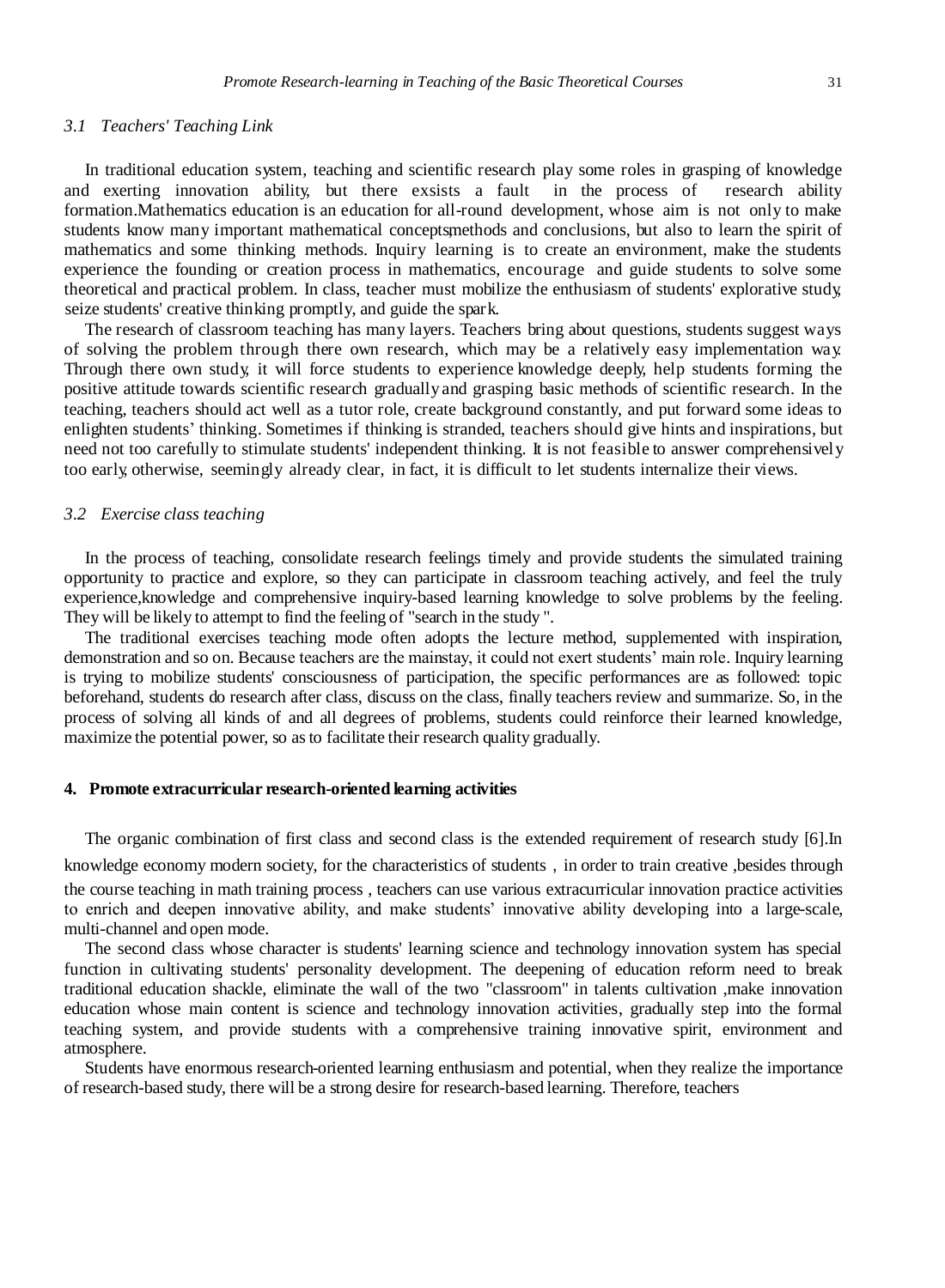should exploit and help students erecting the notion of "learning math is doing research on math" in various colorful math activities. Through modeling training, course contests, mathematical experiment and such diverse forms of teaching activities to strengthen research-oriented learning ability. Teachers should guide students to make full use of the advantage of university library resources and multimedia information technology, collect useful investigative study materials, and carry out research-based learning activities actively.

# *4.1 Design Open Question; Active Students' Thinking*

Teachers should choose and design a series of interesting, easy moderate activity situations. Through creating attractive mathematical activities, students' learning initiative to explore new atmosphere, make various interesting mathematical activities constitute the main core of research-oriented learning.

#### *4.2 Combining Curriculum Guide The Student to Carry on The "subject" Of The Research*

Subject is very important in the research-based study. Students can experience the whole process from searching for topics, searching for literature to project research and paper writing. This process requires teachers to play a leading role and students to play an active role. In teaching course, teachers should show the history of science, explain the thought of forming subject, interpret and explain the literature search method, and provide students with writing instruction.

# **5. Effect and enlightenment**

In the teaching of basic courses, introduce scientific research subject imitating, it can not only let a student learn and improve their learning efficiency, but also can train students to explore the spirit of innovation and practice, so that the students are becoming "the researchers who are studying".

To implement and improve undergraduates research-oriented learning effetely, teachers must find strategies to eliminate the restricting factors [7].

First, the schools must adapt and improve the construction of research-based teaching and modern teaching environment, this will support the model of research-oriented teaching system level or policy level. To improve the teaching management mode of research-based teaching, including the establishment of relative balance between teaching and scientific research, guide the teachers to combine with teaching and scientific research so as to promote the improvement of teaching quality.

Second, the teachers should advocate the research-oriented teaching concept actively; create a freedom, equality, trust and cooperation autonomy learning environment. Guide the student to carry on the investigative study effectively. Organization and implementation of classroom teaching is the key to improve teaching and research level. Teachers should change the role from classroom organization executor to research-oriented study participants, promoters, pilot and guides.

Third, students must set up the namely research-oriented study concept, change from "let me learn" into "I want to learn". Students must cultivate active learning interest and ability consciously, from a purely intellectual recipient into a conscious researcher. They should participate in classroom teaching and solute the problems actively, try to design the whole teaching process and cultivate their ability through the practice of research-based learning.

Additionally, it's inadequate only rely on the school's hard work, it need support from the whole society, especially the government and education administrative department. Through the policy guidance, it will promote the implement of university inquiry learning effectively.